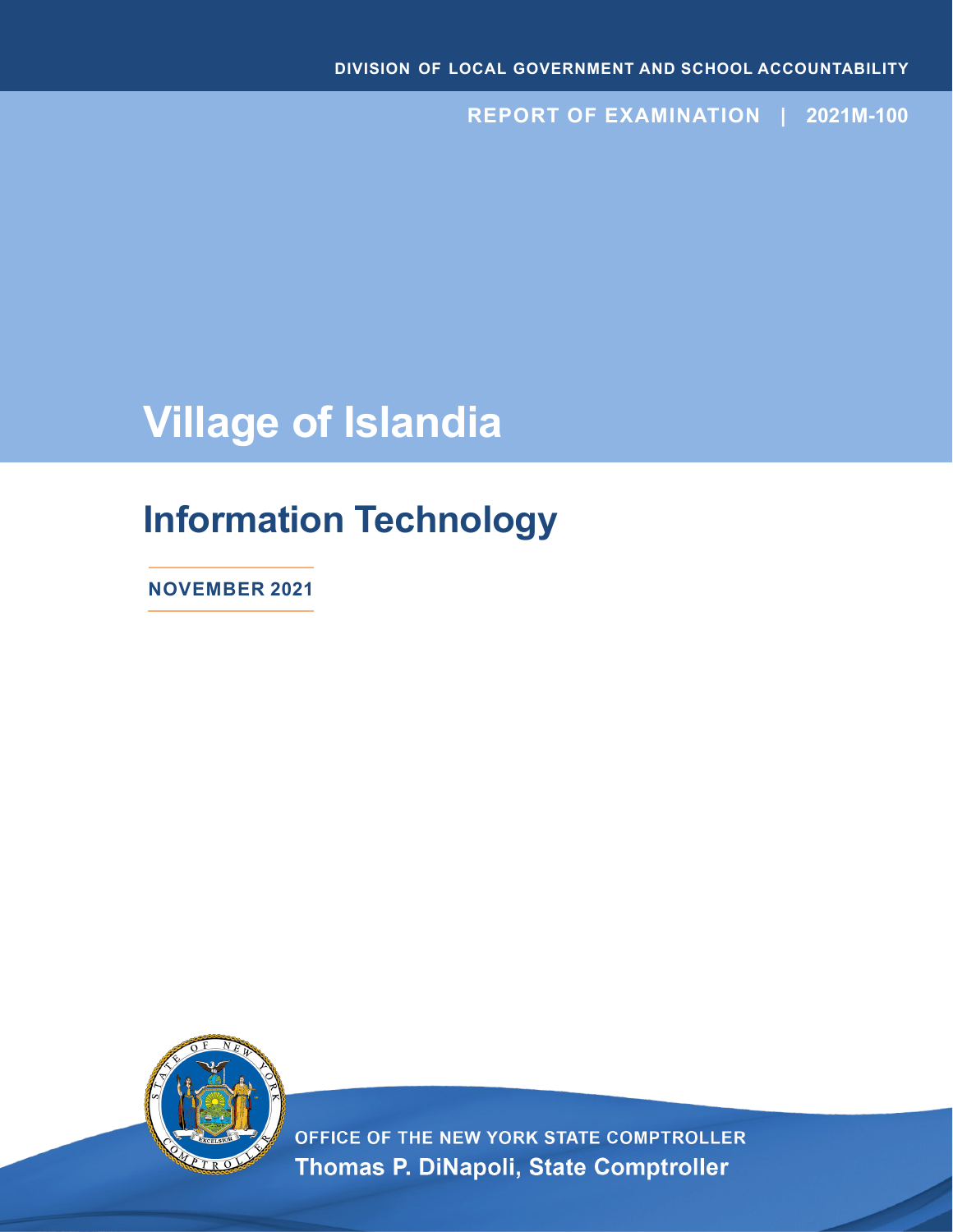# **Contents**

| How Should IT Assets Be Safeguarded and Protected?. 2      |
|------------------------------------------------------------|
| The Board Did Not Adopt IT Security Policies 2             |
| Why Should the Board Adopt an IT Contingency Plan? 3       |
| The Board Did Not Adopt an IT Contingency Plan. 4          |
| How Should Officials Monitor and Enforce the AUP? 5        |
| Officials Did Not Monitor or Enforce the AUP 5             |
| Why Should Village Officials Provide IT Security Awareness |
| Officials Did Not Provide IT Security Awareness Training 7 |
|                                                            |
| Appendix A - Response From Village Officials 9             |
| Appendix B – OSC Comments on the Village's Response 13     |
| Appendix C - Audit Methodology and Standards 15            |
| Appendix D - Resources and Services. 17                    |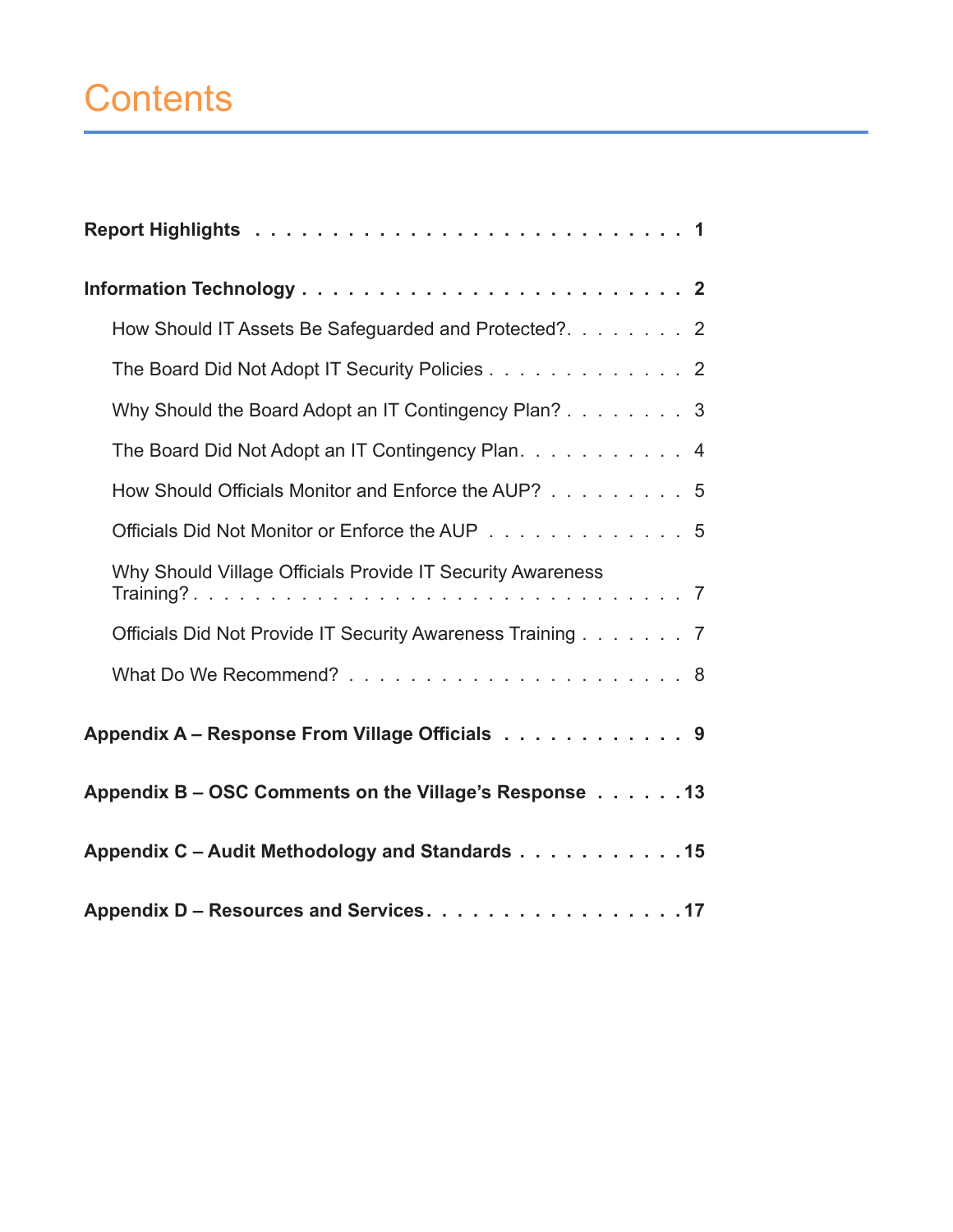# Report Highlights

### **Village of Islandia**

## **Audit Objective**

Determine whether Village of Islandia (Village) officials ensured information technology (IT) assets were adequately protected from unauthorized access, use and loss.

## **Key Findings**

Village officials did not ensure IT assets were adequately protected from unauthorized access, use and loss. Officials did not:

- Adopt breach notification, password and mobile and removable device IT policies or implement a comprehensive IT contingency plan.
- Monitor and enforce compliance with its acceptable computer use policy (AUP). As a result, we found five of the nine users we audited visited websites for nonbusiness purposes.
- Complete any IT security-related training or provide the opportunity for employees to receive this type of training.

Sensitive IT control weaknesses were communicated confidentially to officials.

## **Key Recommendations**

- Adopt comprehensive IT policies and a comprehensive IT contingency plan.
- Design and implement procedures to monitor the use of IT resources and provide periodic IT security awareness training to all employees who use IT resources.

Village officials disagreed with certain aspects of our findings and recommendations but indicated they have initiated corrective action. Appendix B includes our comments on issues raised in the Village's response letter.

## **Background**

The Village, located in Suffolk County, is governed by an elected Board of Trustees (Board), which includes the Mayor, the Deputy Mayor and three trustees.

The Board is responsible for oversight and general management and control of finances.

The Village contracts with an IT consultant to perform IT-related services. The IT consultant makes recommendations to the Board regarding hardware and software application acquisitions and/or changes.

During our audit period, the Fire Marshal acted as an IT liaison and, together with the IT consultant, provided general IT support to all departments and employees. The Village has one computer network that contains all user accounts.

| <b>Quick Facts</b>            |          |
|-------------------------------|----------|
| <b>Employees</b>              | 45       |
| <b>Network user accounts</b>  | 37       |
| <b>Servers</b>                |          |
| <b>Computers</b>              | 16       |
| <b>Computers Reviewed</b>     | g        |
| <b>IT Consultant Payments</b> | \$55.610 |

## **Audit Period**

January 1, 2019 – December 31, 2020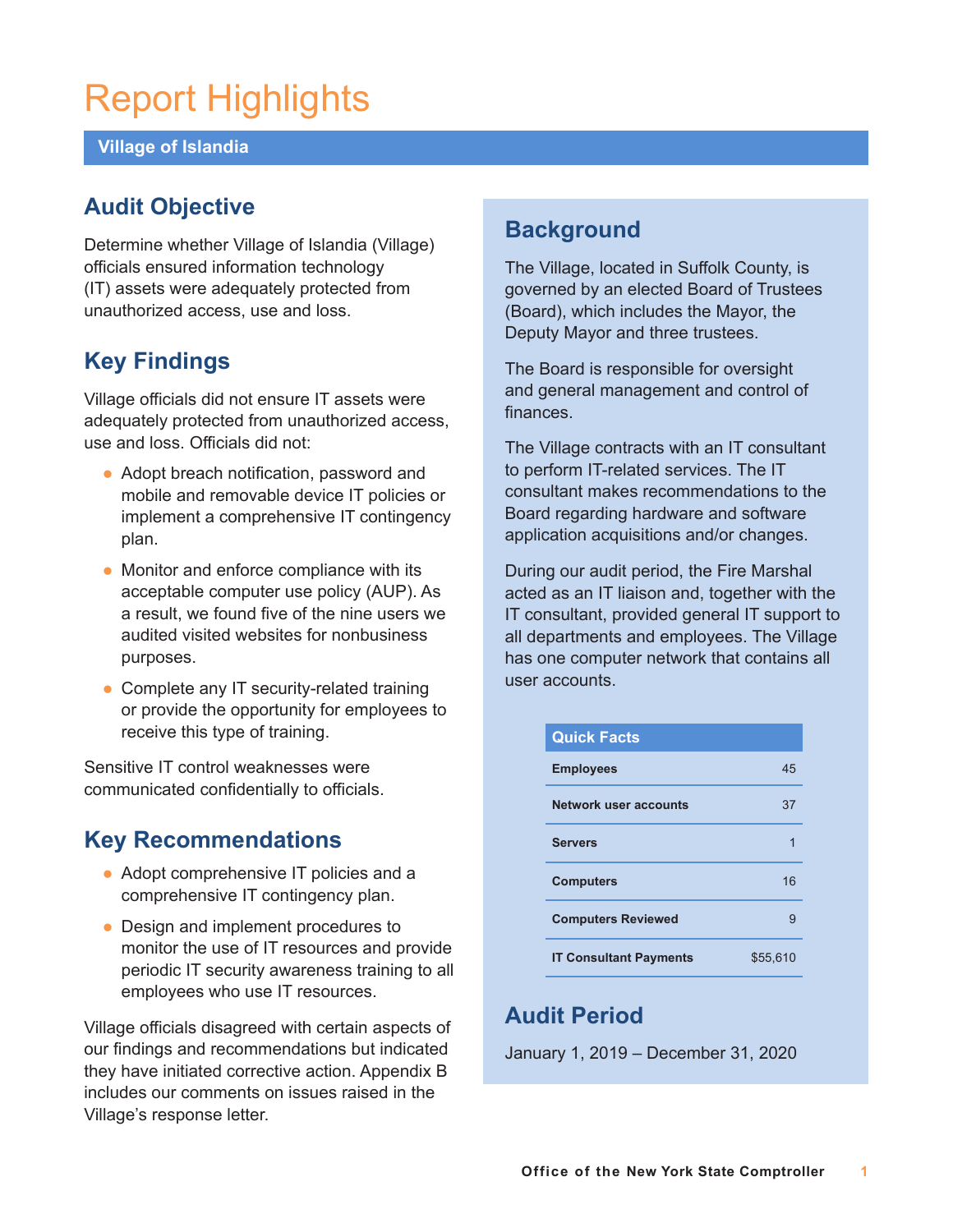The Village relies on its IT assets for Internet access, email, and maintaining financial, personnel, and taxpayer records, much of which contain personal, private and sensitive information (PPSI). PPSI is any information to which unauthorized access, disclosure, modification, destruction, or disruption of access or use could severely impact critical functions, employees, customers, third parties, or other individuals.

These IT assets must be properly safeguarded to protect PPSI against unauthorized access, misuse and abuse. This is especially important given the increase in attacks including viruses, ransomware and other types of malicious software.

## **How Should IT Assets Be Safeguarded and Protected?**

IT policies, including those related to breach notification, passwords and mobile and removable devices, describe the tools and procedures to protect data and information systems, define appropriate user behavior and explain the consequences of policy violations. A board should establish security policies for all IT assets and information, disseminate the policies to officials and staff and ensure that officials monitor and enforce the policies.

Additionally, villages are required to adopt a breach notification policy or local law that details actions to be taken to notify affected individuals when there is a system security breach involving PPSI.

Officials should develop and communicate a written policy and procedures for storing, classifying, accessing and disposing of PPSI. This policy should define PPSI, explain the entity's reasons for collecting PPSI and describe specific procedures for the use, access to, storage and disposal of PPSI involved in normal business activities. Officials should also inventory PPSI by classifying all village data and identifying where it is stored in the computer system and who uses it. Officials should periodically review and update the inventory.

## **The Board Did Not Adopt IT Security Policies**

Village officials did not develop, and the Board did not adopt, breach notification, password and mobile and removable device policies. In addition, officials did not develop a written PPSI policy to define PPSI, explain the reason for collecting PPSI, or procedures for use, access to and storage and disposal of PPSI data. Furthermore, officials have not established a data classification scheme or conducted an inventory of PPSI.

Unless officials classify the data they maintain and set up appropriate security levels for PPSI, there is an increased risk that PPSI could be exposed to unauthorized users, and efforts to properly notify affected parties in the event of a A board should establish security policies for all IT assets and information ... and enforce the policies.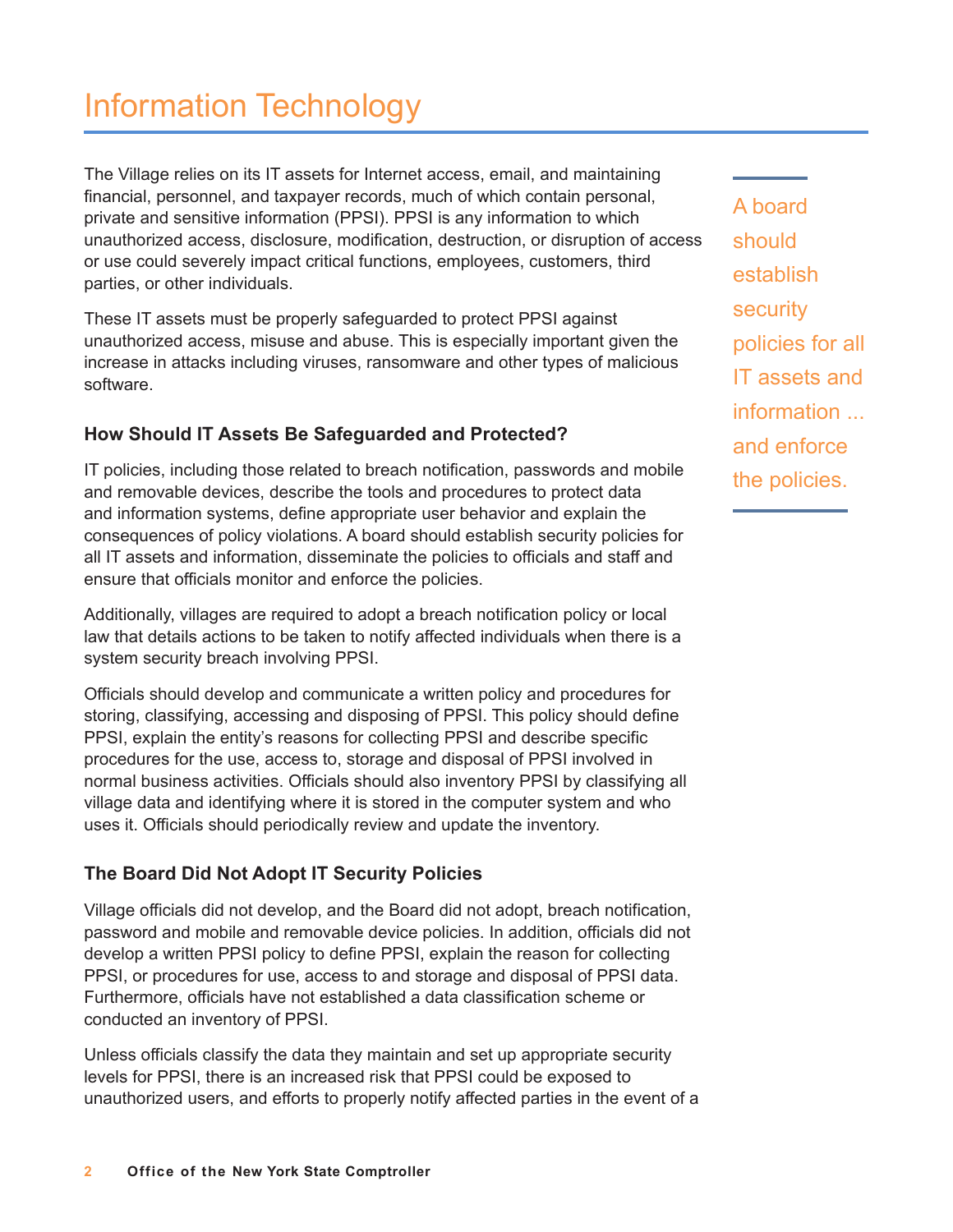data breach could be hampered. The Mayor said that the Village was unaware of the breach notification policy requirement.

However, without a breach notification policy, the Village may not be able to fulfill its legal obligation to notify affected individuals that they should monitor their credit reports and bank activity because their sensitive and private information was compromised.

Further, a lack of appropriate policies significantly increases the risk that data, hardware and software systems may be lost or damaged by inappropriate access and use. Without properly designed and functioning procedures for PPSI, there is an increased likelihood that significant errors or fraud could occur and remain undetected.

## **Why Should the Board Adopt an IT Contingency Plan?**

An IT contingency plan is a village's recovery strategy, composed of the procedures and technical measures that enable the recovery of IT operations after an unexpected incident. An unexpected incident could include a power outage, software failure caused by a virus or malicious software, equipment destruction, or a natural disaster such as a flood or fire. Unplanned service interruptions are inevitable; therefore, it is crucial to plan for such an event.

The content, length and resources necessary to prepare an IT contingency plan will vary depending on the size and sophistication of the village's computer operations. Proactively anticipating and planning for IT disruptions prepares personnel for the actions they must take in the event of an incident. The goal of an IT contingency plan is to enable the recovery of a computer system and/ or electronic data as quickly and effectively as possible following an unplanned disruption.

Because IT often supports key business processes, planning specifically for disruptions is a necessary part of contingency planning. A comprehensive IT contingency plan should focus on strategies for sustaining a village's critical business processes in the event of a disruption.

The critical components of a comprehensive IT contingency plan establish technology recovery strategies and should consider the possible restoration of hardware, applications, data and connectivity. Policies and procedures are also critical components and ensure that information is routinely backed up and available in the event of a disruption.

A comprehensive IT contingency plan should focus on strategies for sustaining a village's critical business processes in the event of a disruption.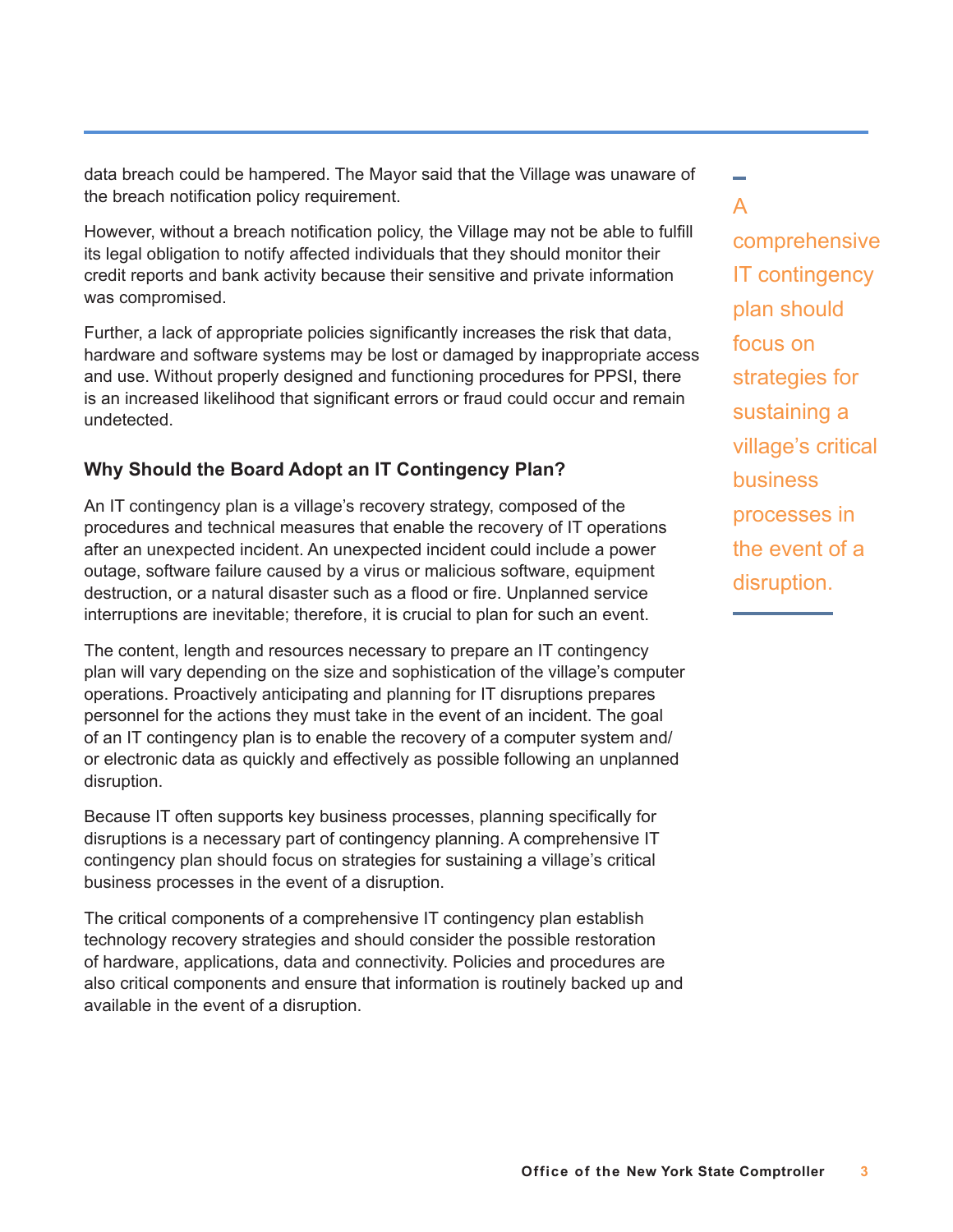The IT contingency plan can also include, among other items deemed necessary by the village, the following:

- Roles and responsibilities of key personnel
- Periodic training regarding the key personnel's responsibilities
- Communication protocols with outside parties
- **Prioritized mission critical processes**
- Technical details concerning how systems and data will be restored
- Resource requirements necessary to implement the plan
- Backup methods and storage policies
- $\bullet$  Details concerning how the plan will be periodically tested

### **The Board Did Not Adopt an IT Contingency Plan**

Neither the Board nor the IT consultant developed a comprehensive plan. The Board did not develop a comprehensive IT Contingency Plan (Plan) to describe the measures officials would take to respond to potential disruptions and disasters affecting IT. The Board also did not instruct the IT Director or ask the IT consultant to develop a Plan. As a result, in the event of a disaster, phishing $^{\rm 1}$  or ransomware attack, staff had no guidance to follow to restore or resume essential operations in a timely manner.

The IT consultant told us that, if a disruption to business continuity or disaster were to occur, he is able and ready to take action to address the situation. However, he has not developed, tested or disseminated a comprehensive contingency plan.

Without a comprehensive plan, there is an increased risk that the Village could lose important data and suffer a serious interruption to operations, such as not being able to process checks to pay vendors or employees.

While the Village's information systems are set to regularly back up the Village's data and store the backups both internally and off-site for up to 60 days, officials did not develop written procedures describing their backup process. Furthermore, although backups are performed, neither the IT consultant nor officials have ever attempted to restore a backup to ensure that the process is functioning as intended and that the data would be available in the event of an emergency.

Without formal written backup procedures, the Village has an increased risk that it could not restore operations quickly and effectively following a service disruption.

Without a comprehensive plan, there is an increased risk that the Village could lose important data and suffer a serious interruption to operations ....

<sup>1</sup> Phishing is sending deceptive email messages in an attempt to gather personal information or infect computer systems with malicious software.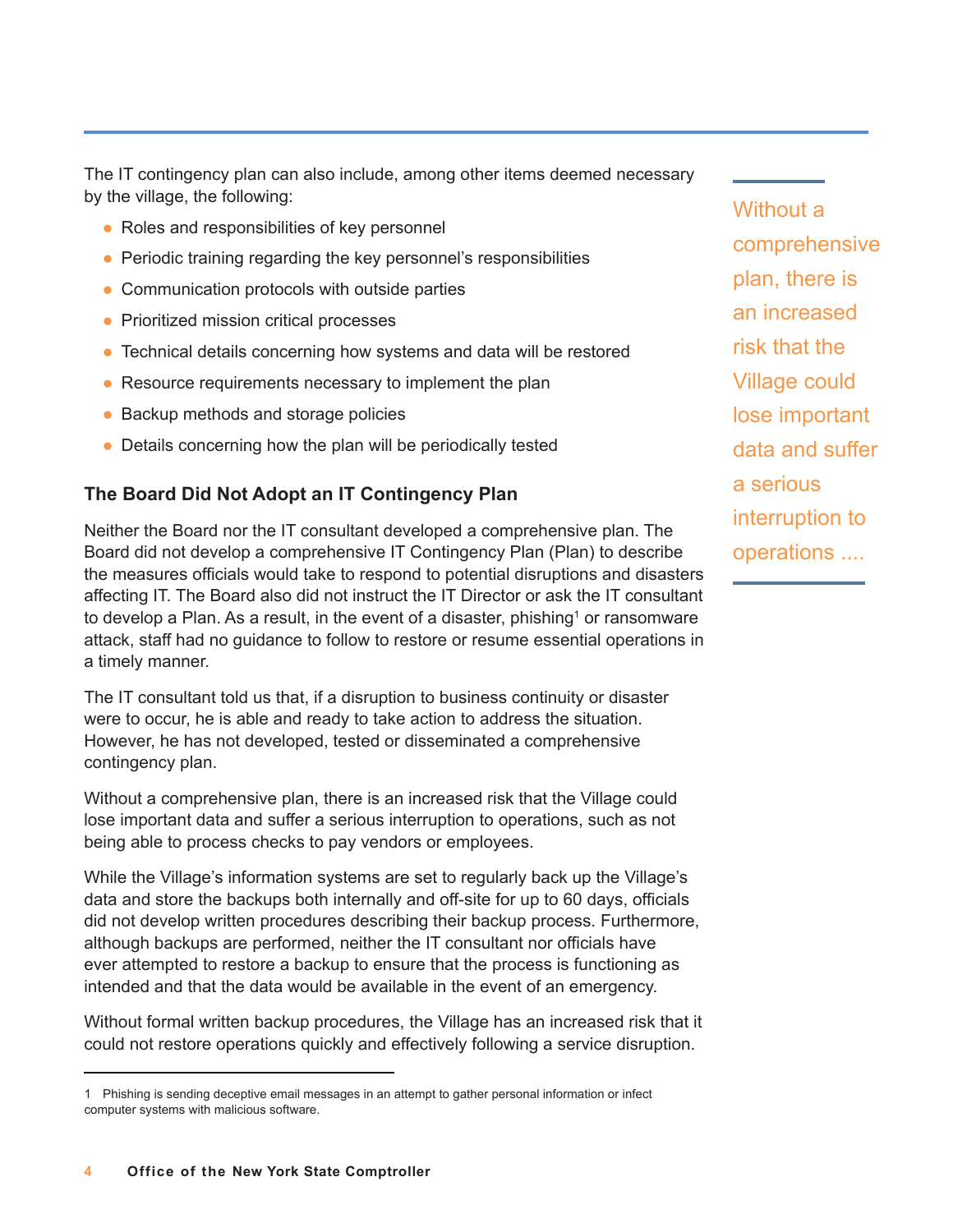Also, without periodic testing of backups, the Board cannot ensure the recovery of necessary data to continue operations if a security breach or system malfunction occurred. Further, without a viable IT contingency plan, the Village is at risk of significant disruptions in business operations after a disastrous event and could suffer unnecessary and preventable losses.

### **How Should Officials Monitor and Enforce the AUP?**

A village should have a written AUP that defines the procedures for computer, Internet, and email use and describes what constitutes appropriate and inappropriate use of IT resources, management's expectations concerning personal use of IT equipment and user privacy and consequences for violating the AUP.

Monitoring compliance with AUPs involves regularly collecting, reviewing, and analyzing system activity for indications of inappropriate or unusual activity and investigating and reporting such activity. Officials should monitor and analyze activities for signs of possible violations or imminent threats of violations of IT security policies, AUPs, or standard security practices. Automated mechanisms may be used to perform this process and can help security professionals routinely assess IT security, perform investigations during and after an incident, and even recognize an ongoing attempt of unauthorized access.

Internet browsing increases the likelihood that users will be exposed to malicious software that may compromise data confidentiality, integrity, or availability. Village officials can reduce the risks to PPSI and IT assets by routinely monitoring Internet use and developing and implementing procedures to ensure employee compliance with the AUP. In addition, such activity may interfere with an employee's job performance or productivity, lead to inadvertent information disclosure or, when online banking is involved, theft of village funds.

## **Officials Did Not Monitor or Enforce the AUP**

The Village adopted an AUP in 2011 that defines the procedures for computer and email use. The policy describes what constitutes inappropriate use of IT resources, that there is no expectation of privacy, that all users must responsibly, professionally, ethically and lawfully use the Village's IT resources, and that any violations will be subject to disciplinary action. The AUP requires that each employee sign an acknowledgement form indicating that they have read and understood the policy and agree to be bound by it. Further, the AUP has never been revised, even though the Board re-adopts it every year.

According to the AUP, the Village's IT resources may not be used for the conduct of non-Village business, dissemination or storage of commercial or personal advertisements, private commercial enterprise, solicitations, promotions,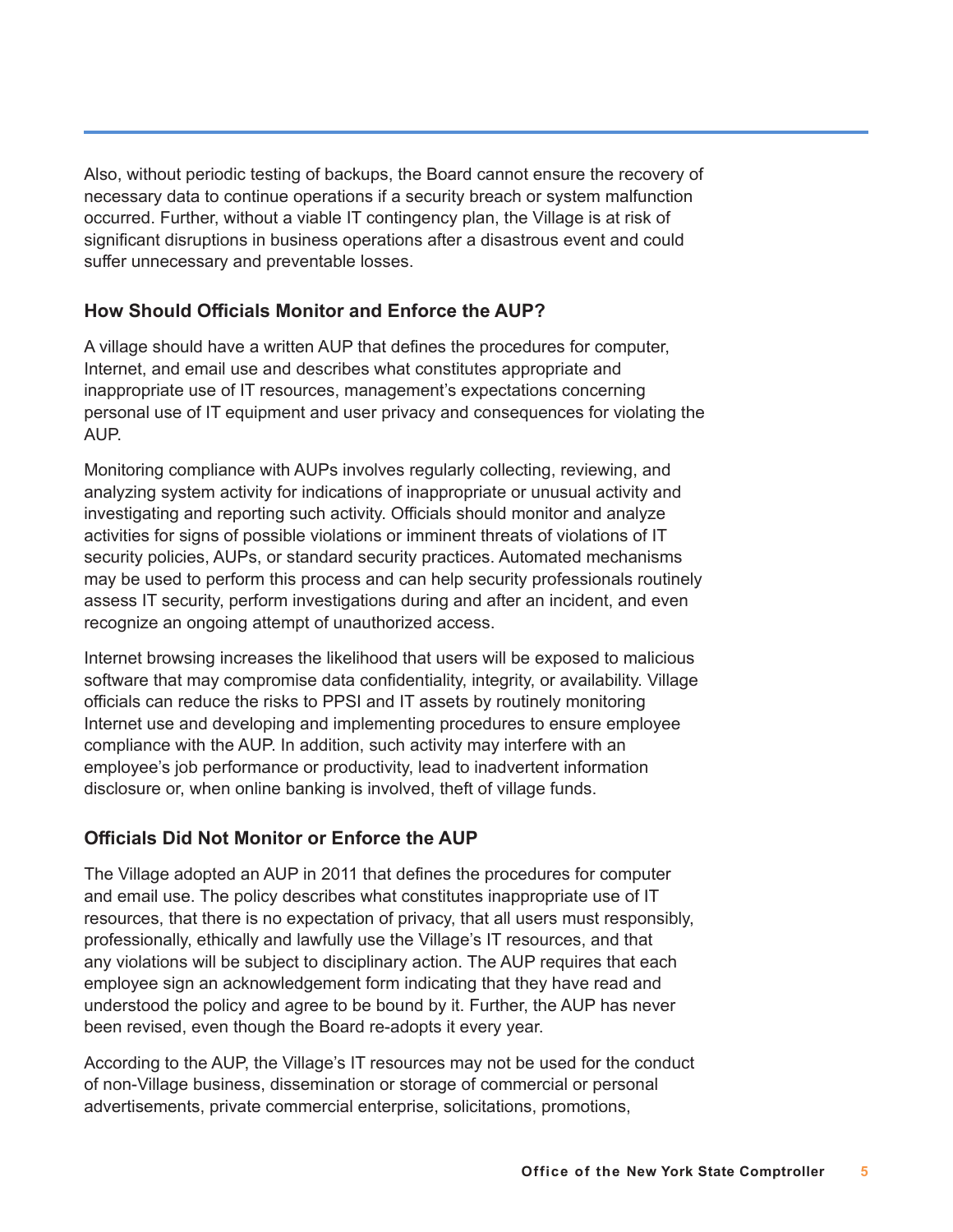destructive programs…political material, or any other unauthorized use. In addition, IT resources should not be used for, "...material that is fraudulent, embarrassing, sexually explicit, profane, obscene, intimidating, defamatory, harassing, discriminatory, offensive, serves no [legitimate] business purpose or is otherwise unlawful or inappropriate…" and that management reserves all rights to determine what constitutes inappropriate or unlawful material.

#### **Figure 1: Examples of Personal Internet Use**

| Type'                | Website                                                                     |
|----------------------|-----------------------------------------------------------------------------|
| <b>Entertainment</b> | healthygeorge.com, pastfactory.com, toocool2betrue.com,<br>youtube.com      |
| News media           | investing.com, msn.com, newsday.com                                         |
| <b>Shopping</b>      | amazon.com, bedbathandbeyond.com, cellphonecases.com,<br>chewy.com, kay.com |

However, the AUP does not explicitly prohibit incidental and occasional personal use of IT resources.

We reviewed the web browsing history on nine of the Village's 16 computers and found questionable Internet use on eight of the nine computers reviewed.<sup>2</sup> To determine reasonableness of personal use, we reviewed Internet use that exceeded 15 visits to a particular website. We found that on five of the nine computers reviewed, users visited multiple websites more than 15 times each for nonbusiness purposes, including social networking, shopping, entertainment, news, online games and job searches.

Neither Village officials nor the IT consultant implemented any controls to prevent users from accessing nonwork-related websites, such as installing web filtering software, or any other measures to monitor and log network and resource use because officials did not believe that employee Internet use was a significant issue. However, such use can result in unintended consequences and potentially compromise the Village's IT systems. Because officials lack sufficient IT security knowledge, they did not set up the IT system to monitor and log Internet use and were, therefore, unaware of the personal and inappropriate Internet use.

Inappropriate Internet activity may lead to inadvertent information disclosure or introduce viruses, ransomware and other types of malicious software into the Village's IT environment. The malicious software could compromise PPSI and Village computers, and any PPSI contained has a higher risk of exposure to damage and PPSI breach, loss or misuse.

<sup>2</sup> Refer to Appendix C for information on our sampling methodology.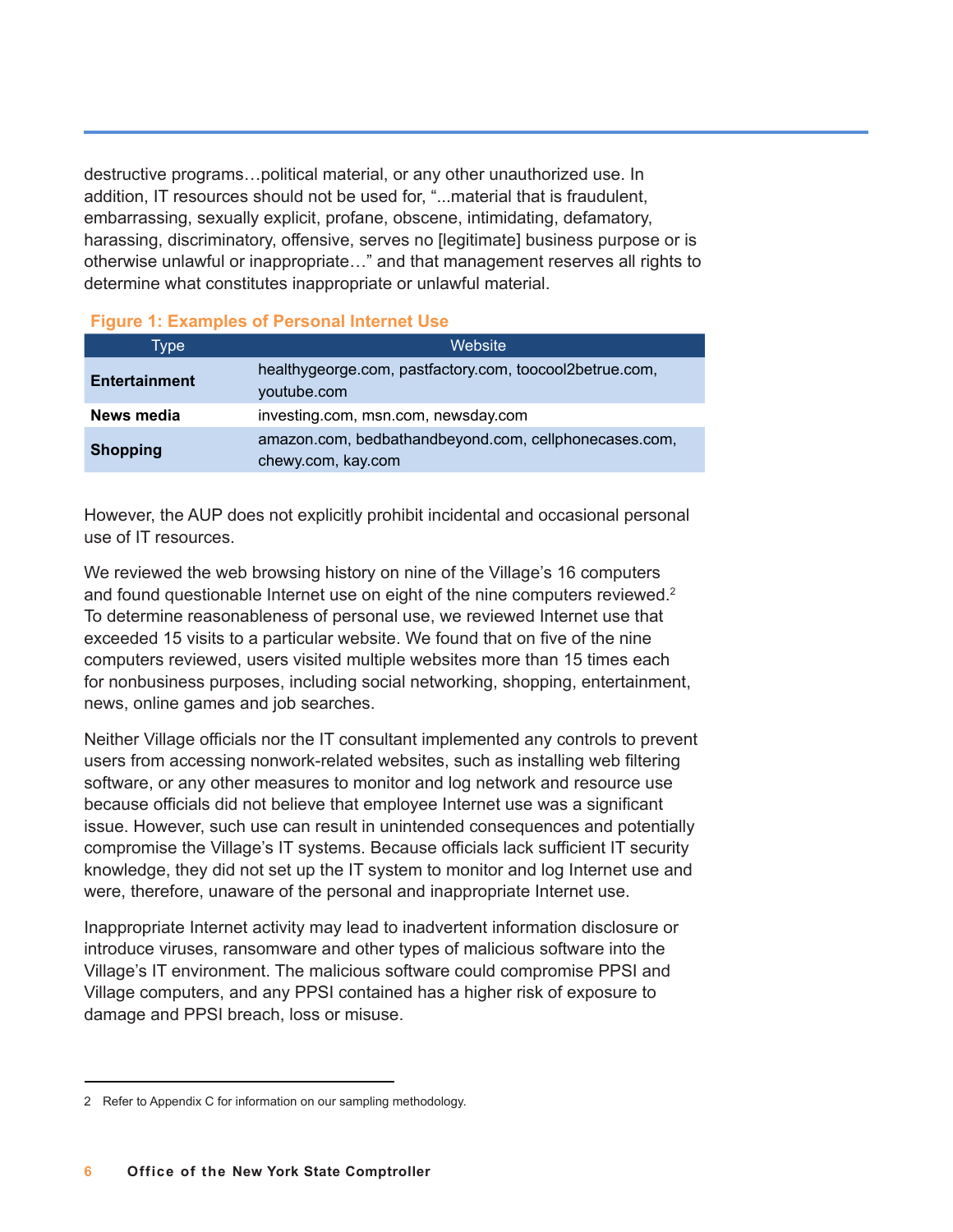### **Why Should Village Officials Provide IT Security Awareness Training?**

To minimize the risk of unauthorized access and misuse or loss of data and PPSI, village officials should provide periodic IT security awareness training that explains the proper rules of behavior for using the Internet and IT resources, systems, and data. In addition, the training should communicate related policies and procedures to all employees, so they understand IT security measures and their roles in safeguarding data and IT assets. In addition, village officials should participate in ongoing IT security training to help ensure they are aware of current trends so they can be sure they have appropriate policies in place and are able to keep them updated as needed.

The training should center on emerging trends such as information theft, social engineering attacks, and computer viruses and other types of malicious software, all of which may result in PPSI compromise or denying access to the village's IT system and its data. Training programs should be directed at the specific audience (e.g. system users, administrators or officials) and include everything attendees need to perform their jobs.

The training should also cover key security concepts such as the dangers of Internet browsing, downloading files and programs from the Internet, requirements related to protecting PPSI and how to respond if an information security breach is detected.

#### **Officials Did Not Provide IT Security Awareness Training**

Village officials did not provide users with IT security awareness training to help ensure they understand IT security measures and their roles in safeguarding data and IT assets. Furthermore, the Mayor confirmed that officials have not taken training on any IT security-related topics or provided the opportunity for employees to receive this type of training because officials were unaware of the importance of training to help safeguard the Village's IT assets.

Without periodic, formal IT security awareness training Village officials were not aware of the importance of having appropriate IT policies in place and the need to enforce policies. In addition, users may not understand their responsibilities and are more likely to be unaware of a situation that could compromise IT assets. As a result, Village data and PPSI could be at greater risk for unauthorized access, misuse, or loss.

Village officials did not provide users with IT security awareness training ....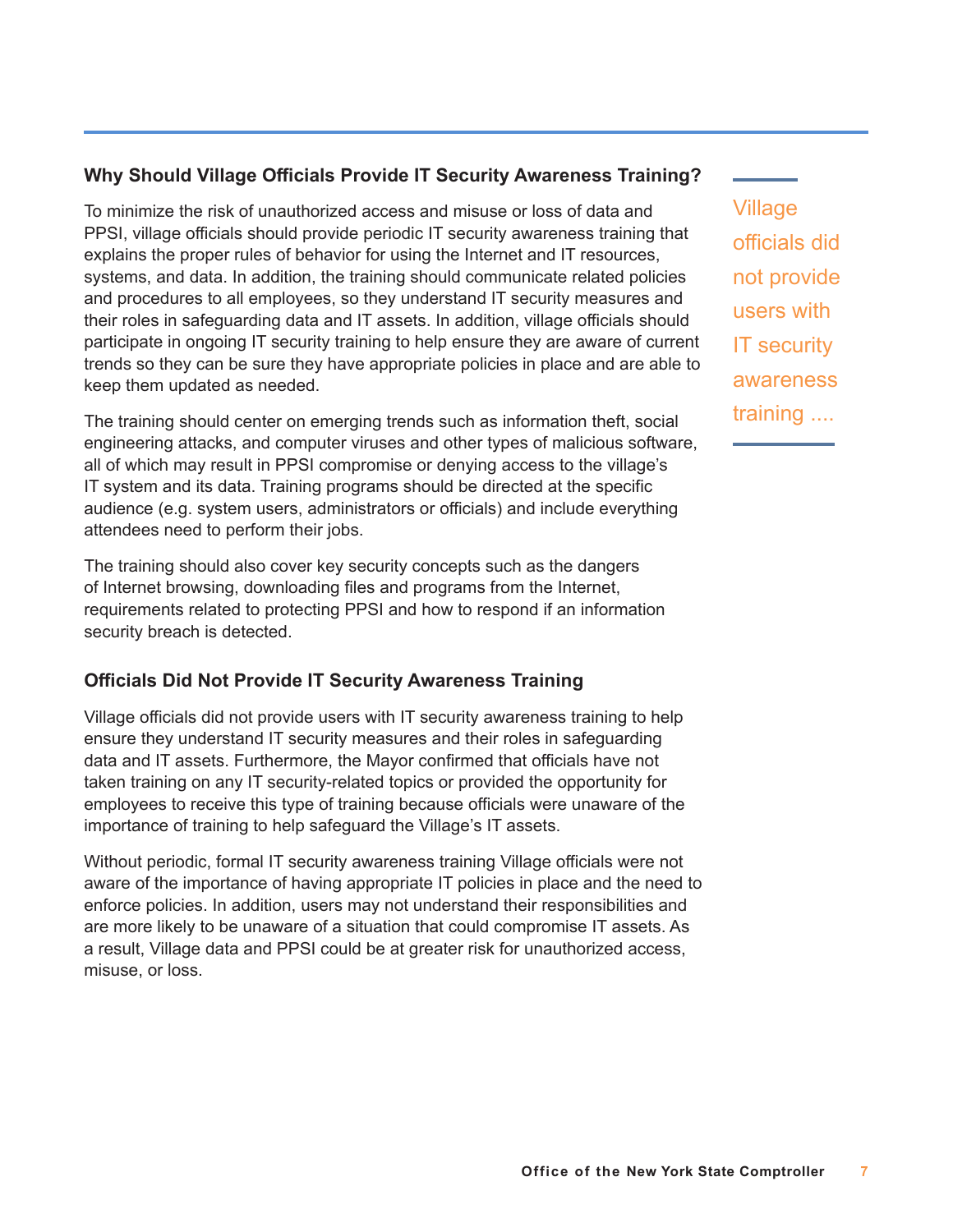#### **What Do We Recommend?**

The Board should:

- 1. Adopt comprehensive IT policies to address breach notification, passwords, mobile and removable devices, and communicate the policies to officials, employees and the IT consultant. $3$
- 2. Review, update and re-adopt its AUP and establish procedures to ensure compliance.
- 3. Develop a PPSI policy, inventory PPSI and periodically review and update the inventory.
- 4. Develop a comprehensive IT contingency plan that identifies key personnel, including data backup procedures and offsite storage, and test the plan to ensure that it works as intended.
- 5. Attend IT security awareness training routinely to stay aware of current security risks and how to avoid them.

Village officials should ensure the IT consultant:

6. Designs and implements procedures to monitor the use of IT resources, including personal use, for compliance with the Village's AUP.

Village officials should:

7. Provide periodic IT security awareness training to all personnel who use IT resources.

<sup>3</sup> Refer to our publication *Information Technology Governance*[, available at: www.osc.state.ny.us/localgov/](https://www.osc.state.ny.us/files/local-government/publications/pdf/itgovernance.pdf) pubs/lgmg/itgovernance.pdf.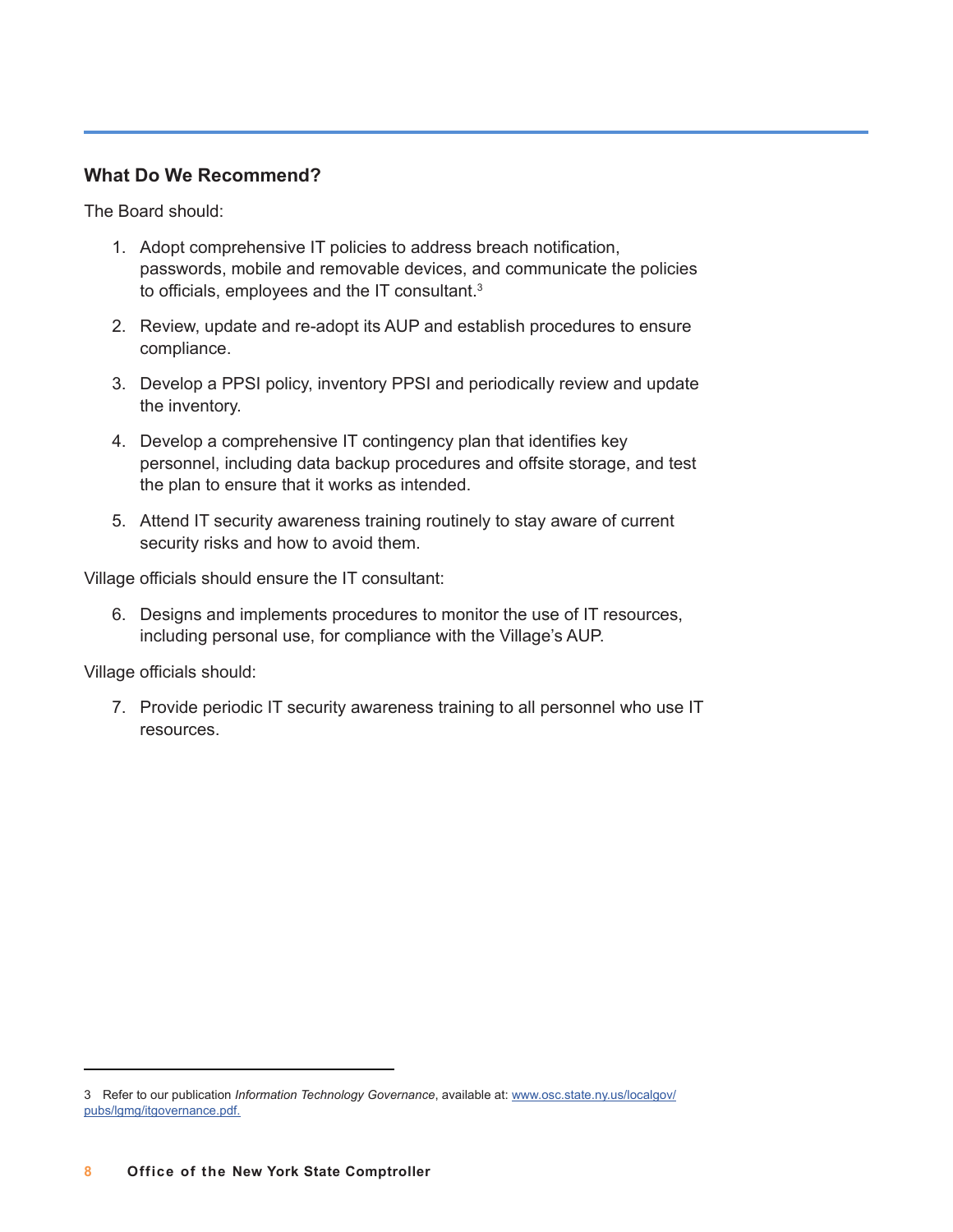## Appendix A: Response From Village Officials<sup>4</sup>

1100 Old Nichols Road Oslandia, New York 11749 Tel: 631-348-1133 Fax: 631-348-7650

October 13, 2021

Ira McCracken **Chief Examiner** Office of the New York State Comptroller New York State Office Building 250 Veterans Memorial Highway Room 3A10 Hauppauge, New York 11788

By email to: Muni-Hauppauge@osc.ny.gov

Re: Village of Islandia Response to Draft Audit Report Information Technology 2021M-100 and Corrective Action Plan

Dear Mr. McCracken:

Village of Islandia

The Office of the New York State Comptroller issued a draft audit report 2021M-100 (the "Report") resulting from a review of the Village of Islandia Information Technology matters for the period of<br>January 1, 2019 through December 31, 2009 (the "Report") January 1, 2019 through December 31, 2020 (the "Audit").

The Audit contained three findings and two recommendations which the Village of Islandia (the "Village") will address in this age with  $\sum_{n=1}^{\infty}$ "Village") will address in this response. The Report otherwise largely consists of statements of<br>policy of the Office of the Nau York. The Report otherwise largely consists of statements of policy of the Office of the New York State Comptroller ("Office of the Comptroller") that are<br>relevant to all municipal apparential relevant to all municipal organizations in New York State but which are not specific to the review<br>of the information and technology in New York State but which are not specific to the review of the information and technology matters of the Village that was performed by the Office of the<br>Comptroller Comptroller.

The Village does have an Equipment and Vehicle Policy and Computer and Telecommunications Use Policy which was previously adopted by the Village under the instruction of the Office of the<br>Comptroller. The existing policy is adopted by the Village under the instruction of the Office of the Comptroller. The existing policy in error is not mentioned in the Report. The representatives of<br>the Office of the Comptroller in error is not mentioned in the Report. The representatives of the Office of the Comptour and the Hoffice of the Comptour need the Audit advised the Village that the policy must be<br>undated to reflect new nonitions then bush here heard the Audit advised the Village that the policy must updated to reflect new positions taken by the Office of the Comptroller. The information on the site<br>of the Office of the Comptroller can call the finite of the Comptroller. The information on the site of the Office of the Comptroller can only be found after several layers of searches, and the<br>information when found up a length of the Comptroller can only be found after several layers of searches, and the information when found was already nearly four years old and did not match up with the<br>information provided in the Bound Was already nearly four years old and did not match up with the information provided in the Report. There are other factual inconsistencies between the Report and<br>the actual facts of the Village are distributed in the term of the section of the Neport and the actual facts of the Village are detailed in this response.

Website: neuvillageofislandia.com

4 The District's response letter refers to an attachment that supports the response letter. Because the District's response letter provides sufficient detail of its actions, we did not include the attachment in Appendix A.

See Note 1 Page 13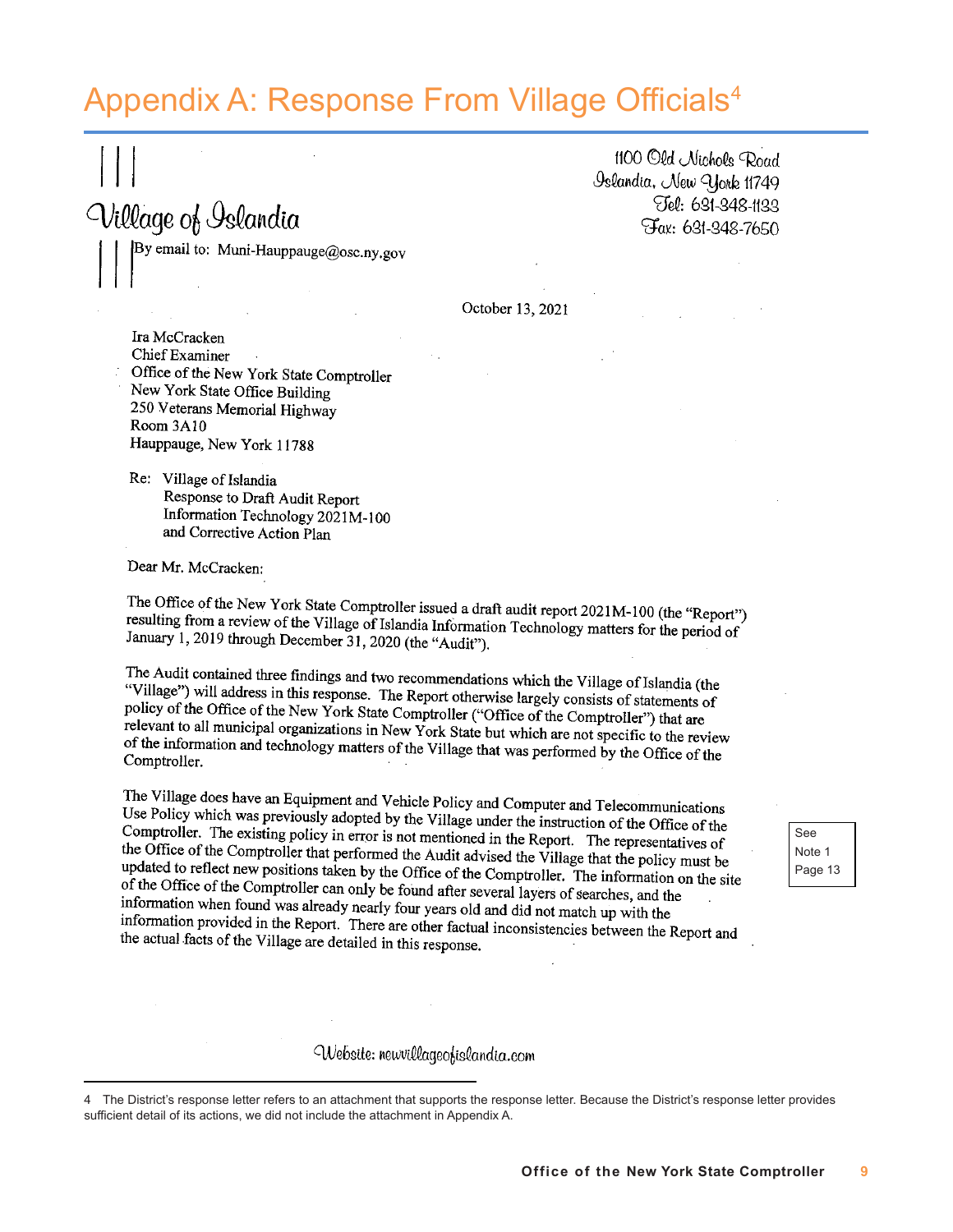#### **Key Findings**

Finding 1.; Officials did not Adopt breach notification, password and mobile and removable device IT policies or implement a comprehensive IT contingency plan.

#### **Village Response to Finding 1.**

This finding is factually incorrect for the reasons stated below.

#### **Breach Notification**

The Village by contract developed an agreement with a high level information technology consulting corporation, , which agreement covers these points and many of the other points that are raised in the Report.

There is in fact a breach notification plan in effect whereby the Village is to be notified by , with specific contacts indicated, if a breach occurs, in order to take appropriate action including but not limited to notification to any affected party or entity. This plan was not stated in the prior Information Technology policy because it was by agreement between the Village of Islanda and its IT consultant vendor,

In order to meet the recommendations of the Office of the Comptroller, the breach notification plan is stated in a modified Information Technology Policy that the Village of Islandia will be adopting at this time as part of a corrective action plan ("CAP"). The policy is attached to the Corrective Action Plan ("CAP") which in turn is annexed to this response.

#### Password and mobile, and removable device IT policies.

This finding is also incorrect. The Village has a password policy which is that each user has an independent confidential password. By policy, the only person that has access to the passwords is the IT Vendor. The representatives of the Office of the Comptroller recommended to the Village other measures which the Village is implementing in the CAP, to meet the recommendations of the Office of the Comptroller, however, the Village did have a password policy contained in the current Equipment and Vehicle Policy and Computer and Telecommunications Use Policy. The Village also has a policy regarding mobile and removable devices which is contained in the existing Policy, however the Village will be adopting an updated version of that policy to meet the additional 2018 recommendations of the Office of the Comptroller. The Village is restating these policies in the CAP and the policy to be adopted under the CAP.

Implement a comprehensive IT contingency plan.

The Village has an IT contingency plan by agreement with will make the plan part of the Village IT Policy.

Finding 2. Officials did not monitor and enforce compliance with its acceptable computer use policy (AUP).

See Note 2 Page 13

> See Note 3 Page 13

See Note 4 Page 13

. The Village by the CAP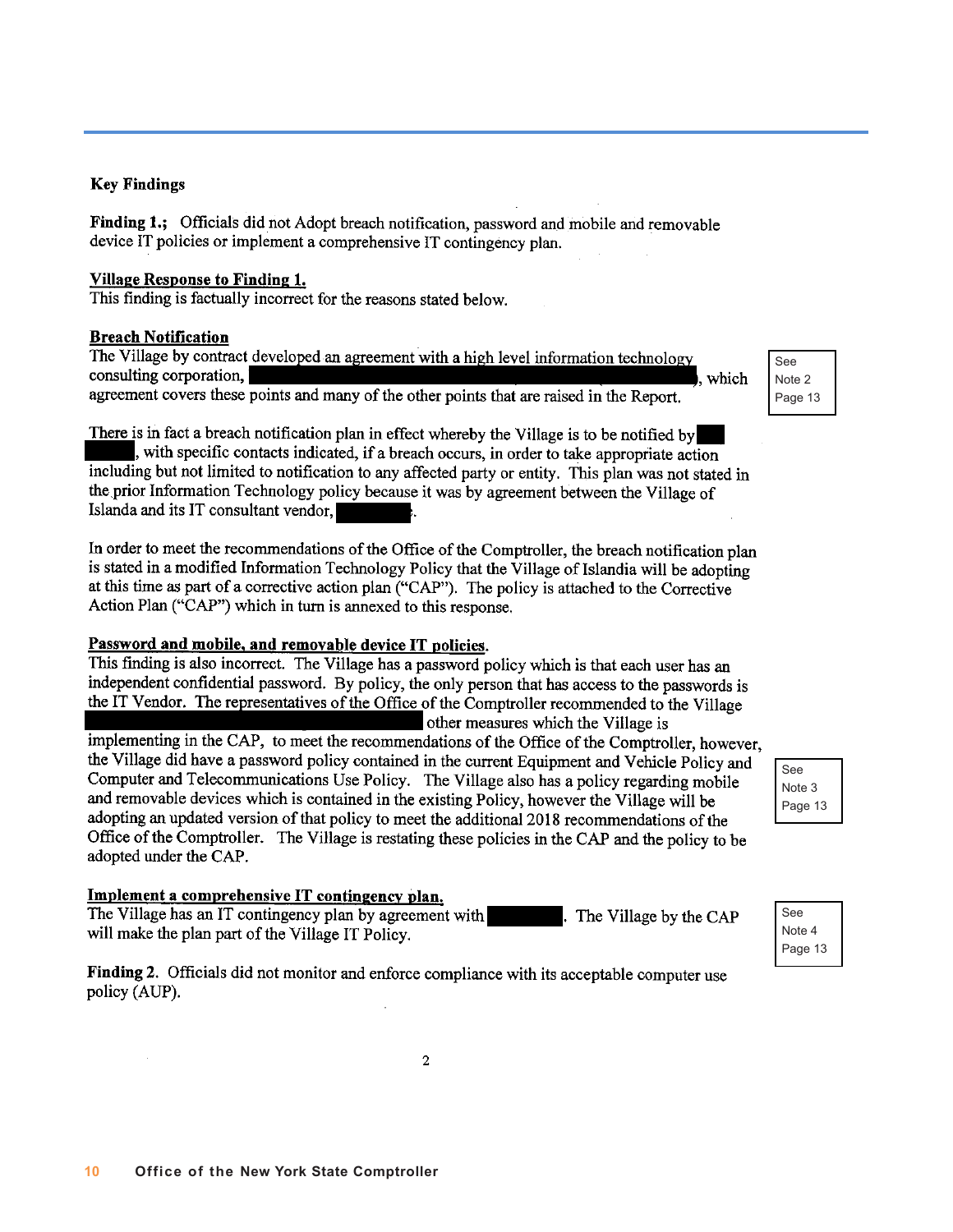Village Response to Finding 2.

The Village of Islandia has the necessary policy prohibiting this use. The Village does not have the sophisticated equipment that is necessary to "monitor and enforce compliance" with the policy, for the which is a significant expense. The Village has received a quotation from training and also for software that will monitor this use and that software will be installed and the training and also for software that will moment also also also that the vertical apolicy requiring training<br>training provided in conjunction with the CAP. The Village will adopt a policy requiring training and will retrain the full time employee and three part-time employees that work for the Village will be providing regarding this point and has addressed this training with the training required and a proposal to technologically restrict this use by adding new software in accordance with a provision of the CAP which will address this point.

Finding 3. Officials did not complete IT security related training or provide the opportunity for employees to receive this type of training.

#### **Village Response to Finding 3.**

Since there is no assistance with IT security provided by the Office of the Comptroller (there was stated to be a webinar available in the near future however the date and the link were not known to the Office of the Comptroller and there was no announcement to the municipalities that could take advantage of such a training to avoid criticism from the Office of the Comptroller), the Village has received informational training directly from the IT consulting company. Members of the staff have acquired training from sources that have as their goal to provide information and training to villages, such as the New York Conference of Mayors.

Due to the limited number of office staff (one full time and three part time) of the Village and the Mayor as the contact, the value of the training program for staff specified by the Office of the Comptroller is not clear. The IT Consultant has been providing training and servicing whenever necessary.

which was combined to the CAP, and those The Village has obtained a proposal from actions are in the process of being implemented.

#### **Key Recommendations**

Recommendation 1; Adopt comprehensive IT policies and a comprehensive IT contingency plan.

#### **Response to Recommendation 1;**

The Village already has an Equipment and Vehicle Policy and Computer and Telecommunications Use that contains many of the points that the Office of the Comptroller recommended however as a CAP the Village has drafted and will be adopting a new Electronic Equipment and Information Technology Policy which will include all of the points recommended in the 2018 information provided by the Office of the Comptroller and the Report as well as the points addressed by in a quotation received by the Village.

Recommendation 2; Design and implement procedures to monitor the use of IT resources and provide periodic IT security awareness training to all employees who use IT resources.

See Note 5 Page 13

> See Note 6 Page 13

See Note 1 Page 13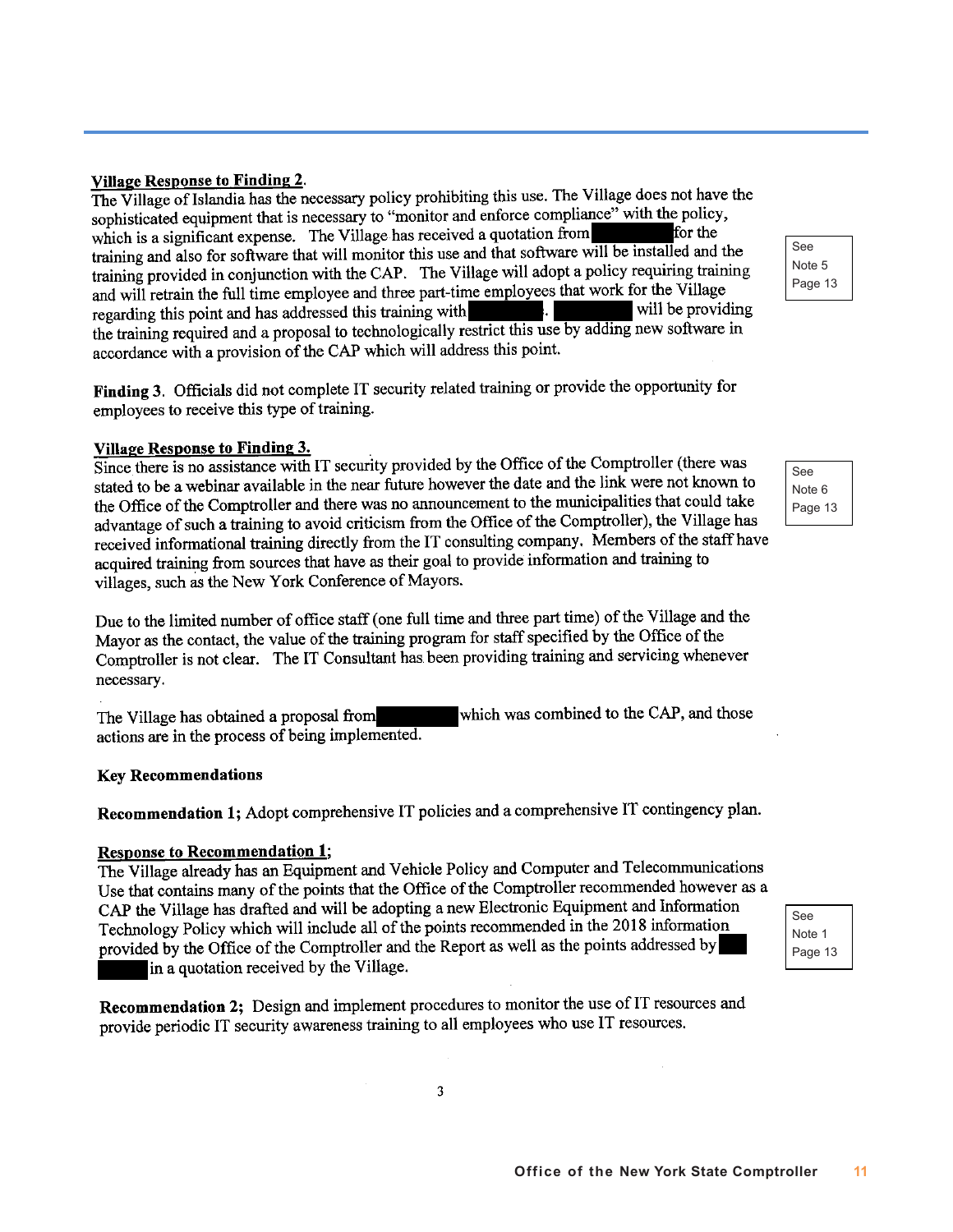#### **Response to Recommendation 2;**

 $\bar{z}$ 

The Village as provided in the CAP will provide training to employees and officials. The Village has also drafted and will be adopting new procedures and a new Electronic Equipment and Information Technology Policy which will include all of the points recommended in the 2018 information provided by the Office of the Comptroller and the Report with the recommended training to the limited number of employees who use IT resources.  $\label{eq:1} \frac{1}{\sqrt{2\pi}\epsilon^2}\int_{-\infty}^{\infty} \frac{1}{\sqrt{2\pi}}\,d\mu\,d\mu\,.$  $\sim$   $\sim$ 

See Note 1 Page 13

Sincerely,

Mayor Allan Dorman **Board of Trustees** Village of Islandia

 $\overline{4}$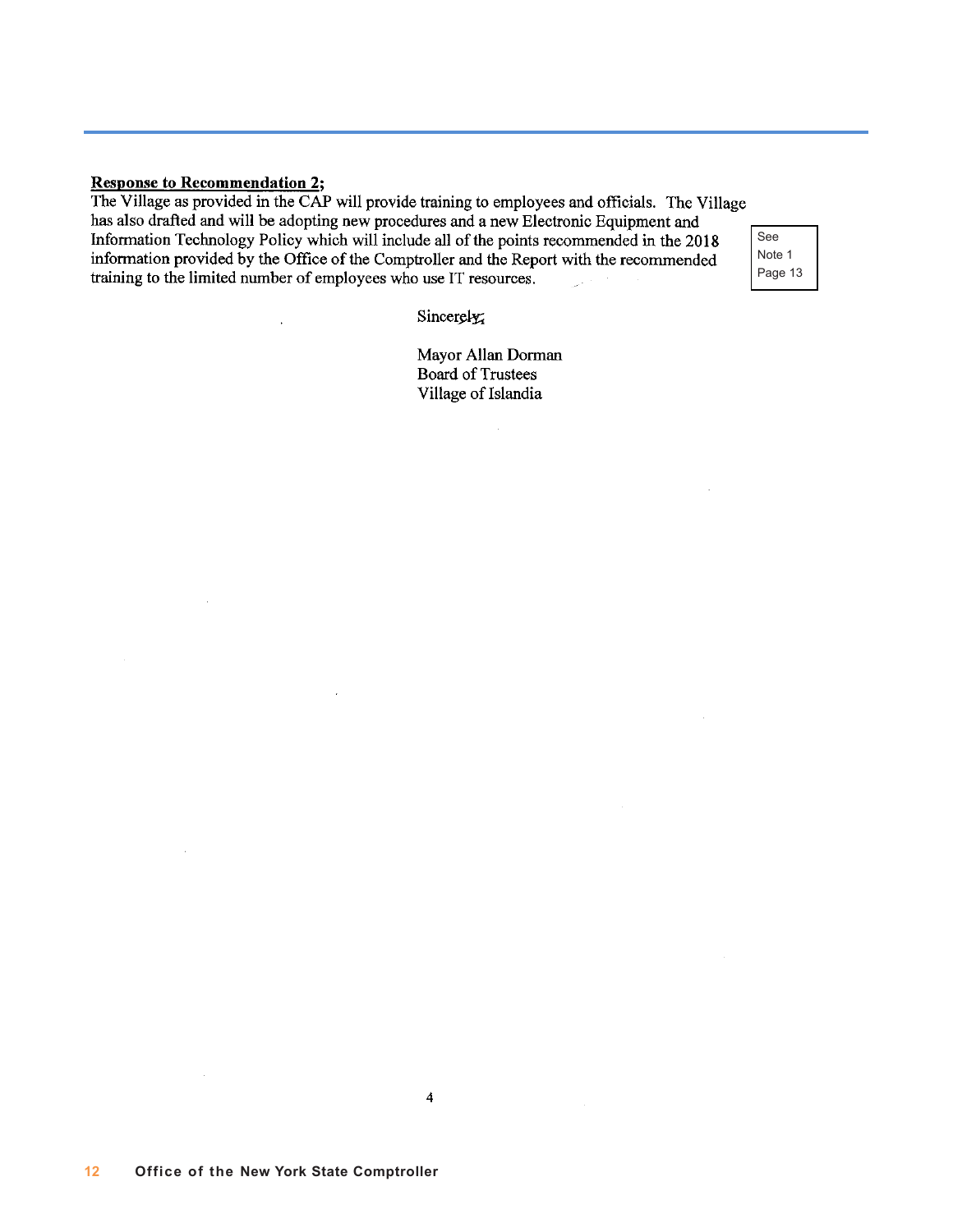## Appendix B: OSC Comments on the Village's Response

#### Note 1

Our report refers to the acceptable computer use policy (AUP) the Village adopted in 2011 (refer to page 5 of this report). While the AUP was provided to us during our audit, Village officials did not provide or mention the existence of any other IT use policies. After receiving the Mayor's written audit response, we asked officials to provide the Equipment and Vehicle and Computer and Telecommunications Use policies, but officials did not provide either policy.

All IT guidance provided to the Village and used in our report is from the 2019 documents available at [www.osc.state.ny.us/local-government/publications](http://www.osc.state.ny.us/local-government/publications).

#### Note 2

The Village's agreement with this consulting corporation does not mention breach notification. Any breach notification plan included in this agreement would not constitute a formal written policy duly adopted by the Village Board in accordance with New York State Technology Law, Section 208.

#### Note 3

Officials stated that additional password and mobile device policies are contained within the Equipment and Vehicle Policy and Computer and Telecommunications Use Policy. However, officials did not provide us with a copy of either of these policies.

#### Note 4

The agreement provided between the Village and the IT consulting corporation states that the consulting corporation will provide disaster recovery implementation and testing at an additional cost. Officials could not provide an IT contingency plan and the agreement does not state that the consulting firm will develop an IT contingency plan. It also does not specify the additional cost or indicate that the Village exercised this option.

#### Note 5

Our audit does not make any recommendations that would require costly sophisticated equipment. The IT consultant agreed the Village can monitor and enforce compliance with its computer use policy by properly configuring its existing firewall.

#### Note 6

In May 2021, during the audit process, we provided Village officials with our publication *Information Technology Governance* in response to the Mayor's request for IT guidance. Within this publication, audit staff members highlighted a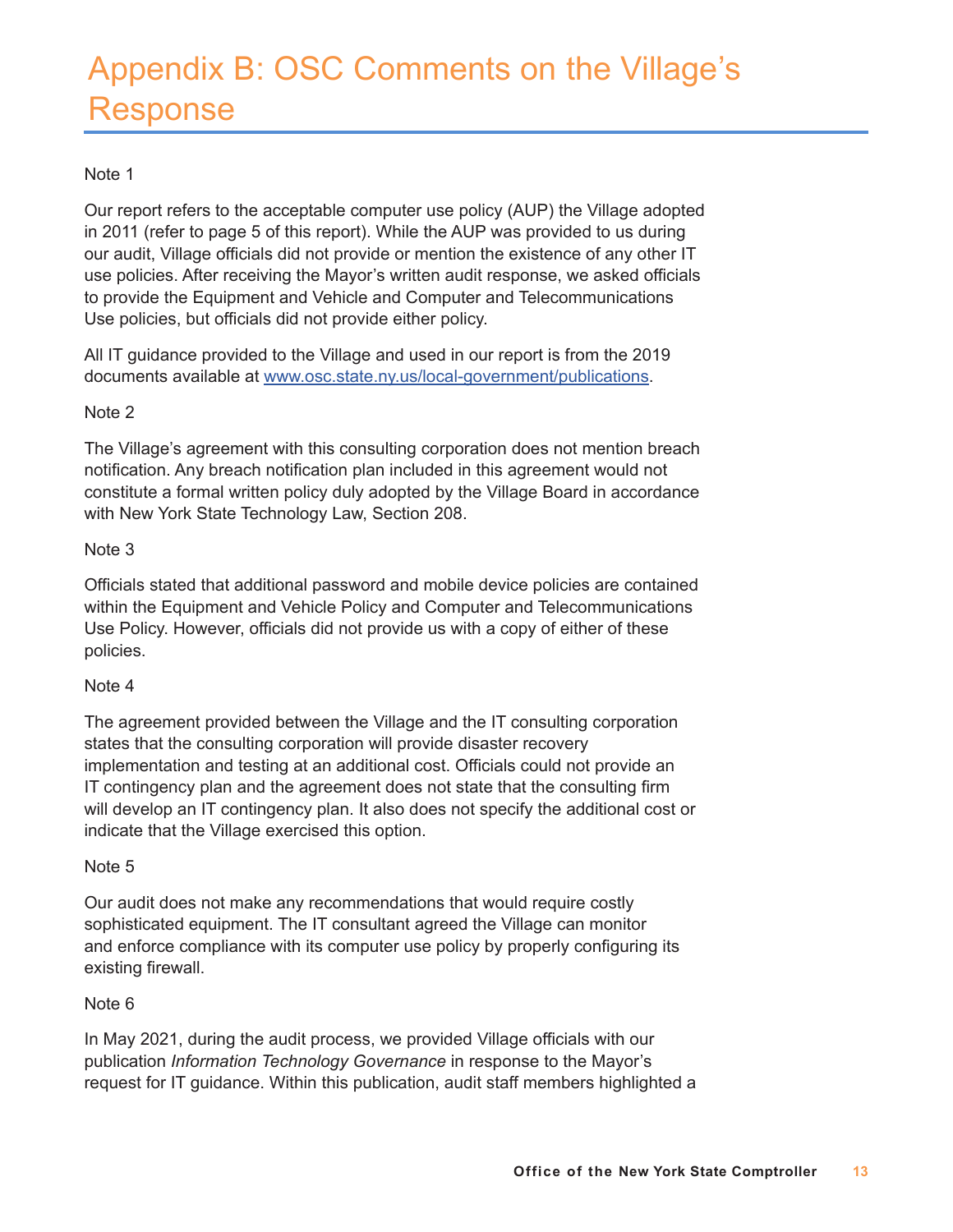specific page with a bulleted list of sources of IT security and awareness training, including OSC sources and several external sources.

In addition, OSC released a four-part series of on-demand cybersecurity webinars in October 2020 and another in October 2021. We informed the Mayor and Treasurer about these scheduled webinars on October 6, 13, 20 and 26, 2020 and October 4 and 8, 2021.

Additionally, OSC provides training and assistance on several topics, including cybersecurity, through The Academy for New York State's Local Officials (The Academy). OSC's Local Official Training Unit (LOT) informs both the Mayor and Treasurer of every available webinar ahead of its release by email.

Village officials can access webinars and other training,

ask technical questions, and

request training on any topic via The Academy website at [www.osc.state.ny.us/](http://www.osc.state.ny.us/local-government/academy) [local-government/academy](http://www.osc.state.ny.us/local-government/academy).

Furthermore, Village officials can always contact the LOT directly by email at <localgov@osc.ny.gov> or by phone at (866) 321-8503, option 5, with any questions or training requests. Village officials can also contact our Hauppauge Regional Office at any time with any questions that they might have.

| THE ACADEMY<br>for New York State's LOCAL OFFICIALS |
|-----------------------------------------------------|
| <b>TRAINING INFORMATION</b>                         |
| <b>Accounting Schools</b>                           |
| <b>Seminars</b>                                     |
| <b>Webinars</b>                                     |
| <b>PUBLICATIONS</b>                                 |
| <b>REQUEST TRAINING</b>                             |
| ASK A TECHNICAL QUESTION                            |
|                                                     |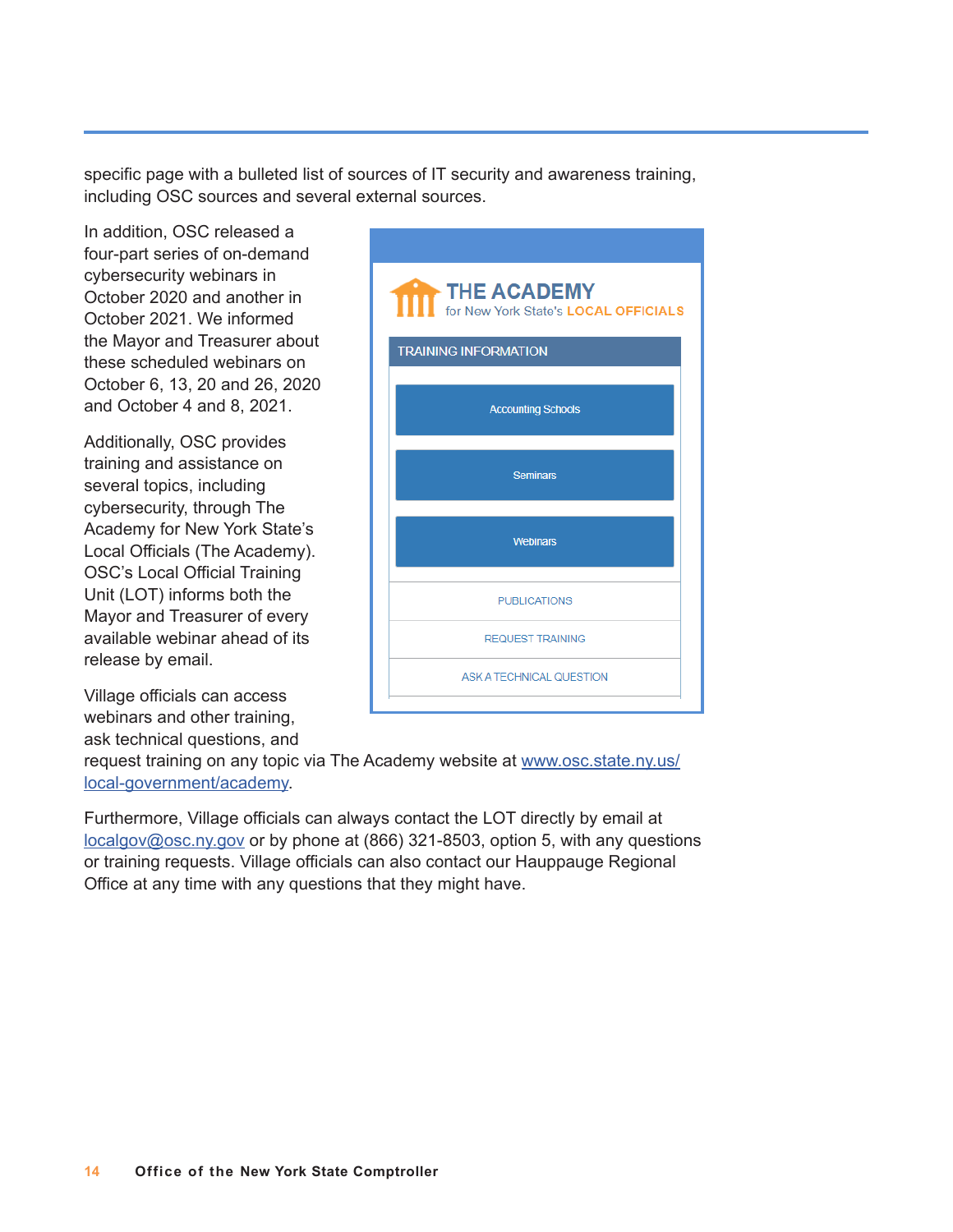## Appendix C: Audit Methodology and Standards

We conducted this audit pursuant to Article V, Section 1 of the State Constitution and the State Comptroller's authority as set forth in Article 3 of the New York State General Municipal Law. To achieve the audit objective and obtain valid audit evidence, our audit procedures included the following:

- We reviewed the Village's employee handbook and IT-related policies and evaluated those policies to gain an understanding of internal controls over IT.
- We reviewed a list provided by the Village that showed the employees who signed acknowledgements stating that they had read the employee handbook and IT Policy. We reviewed all 37 employees during the audit period. We reviewed the acknowledgments for our sample to determine whether the list was accurate.
- We inquired about a breach notification policy, PPSI policy, disaster recovery plan and backup procedures to determine whether these policies, plans and procedures were adopted and working as intended.
- We interviewed Village officials and the Village's IT consultant to gain an understanding of the IT environment and internal controls over IT assets.
- We used our professional judgment to select a sample of nine computers from the Village's 16 computers. We selected computers of users who had access to PPSI and software programs with known vulnerabilities. We reviewed web history reports from these computers to evaluate whether Internet use complied with the AUP.
- We ran a computerized audit script on our sample of nine computers to analyze the Village's network information and determine whether user accounts were necessary. We reviewed user accounts and compared them to a list of current employees to determine whether any network users were no longer employed by the Village. We interviewed Village officials to determine the necessity of any such identified accounts.
- We ran a specialized shared folders audit script on our sample of nine computers to identify any folders that could potentially have contained files that indicated misuse of Village computers. We then determined who had access to those folders and verified the contents of the folders with Village officials.
- We ran a specialized windows audit script on our sample of nine computers to identify unnecessary network and local administrative permissions. We then determined whether these users could make system-wide changes, including installing programs of their own choosing and manipulating settings configured for security purposes.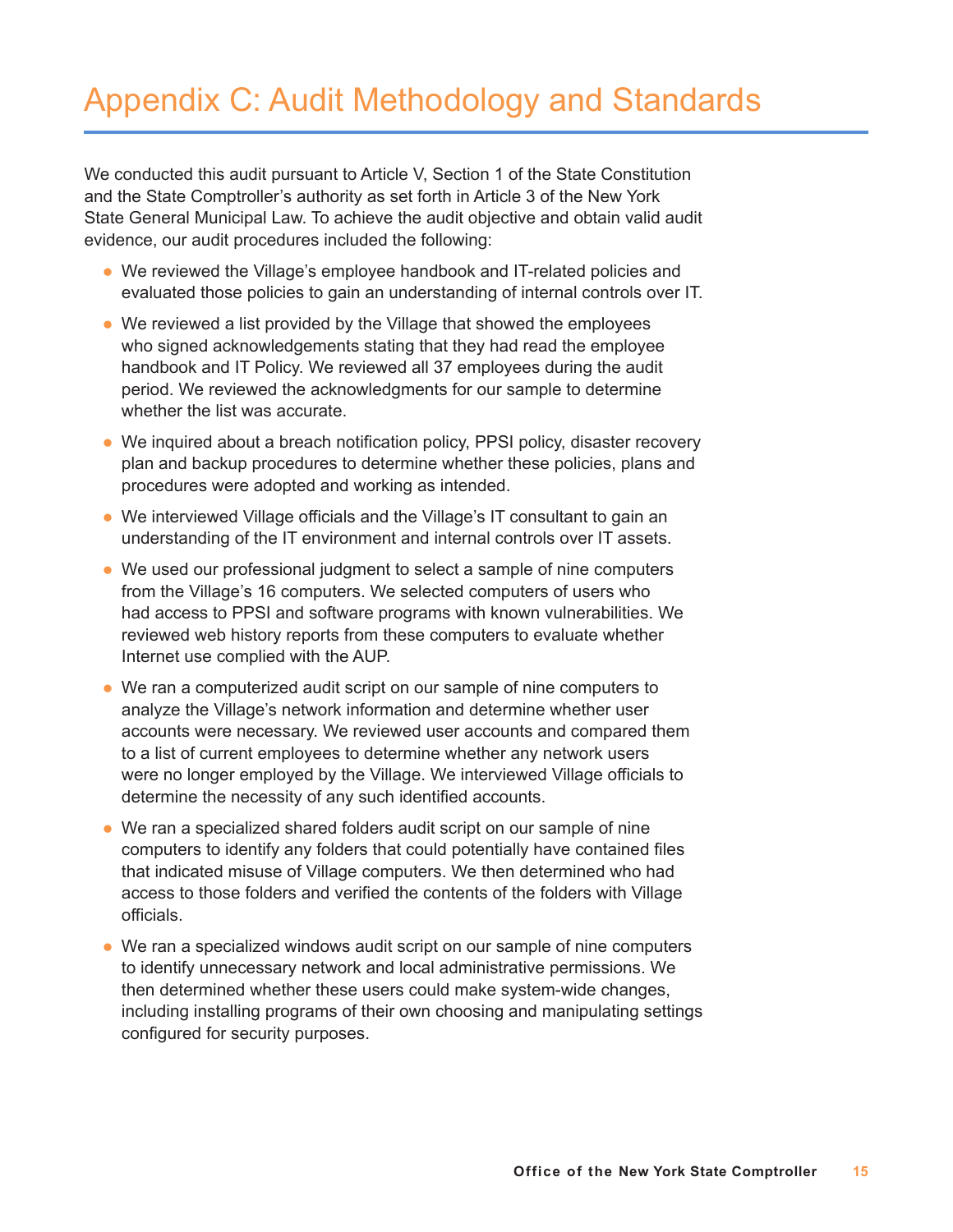Our audit also examined the adequacy of certain information technology controls. Because of the sensitivity of some of this information, we did not discuss the results in this report, but instead communicated them confidentially to Village officials.

We conducted this performance audit in accordance with generally accepted government auditing standards (GAGAS). Those standards require that we plan and perform the audit to obtain sufficient, appropriate evidence to provide a reasonable basis for our findings and conclusions based on our audit objective. We believe that the evidence obtained provides a reasonable basis for our findings and conclusions based on our audit objective.

Unless otherwise indicated in this report, samples for testing were selected based on professional judgment, as it was not the intent to project the results onto the entire population. Where applicable, information is presented concerning the value and/or size of the relevant population and the sample selected for examination.

The Board has the responsibility to initiate corrective action. A written corrective action plan (CAP) that addresses the findings and recommendations in this report should be prepared and provided to our office within 90 days, pursuant to Section 35 of General Municipal Law. For more information on preparing and filing your CAP, please refer to our brochure, *Responding to an OSC Audit Report*, which you received with the draft audit report. We encourage the Village Board to make the CAP available for public review in the Village Clerk's office.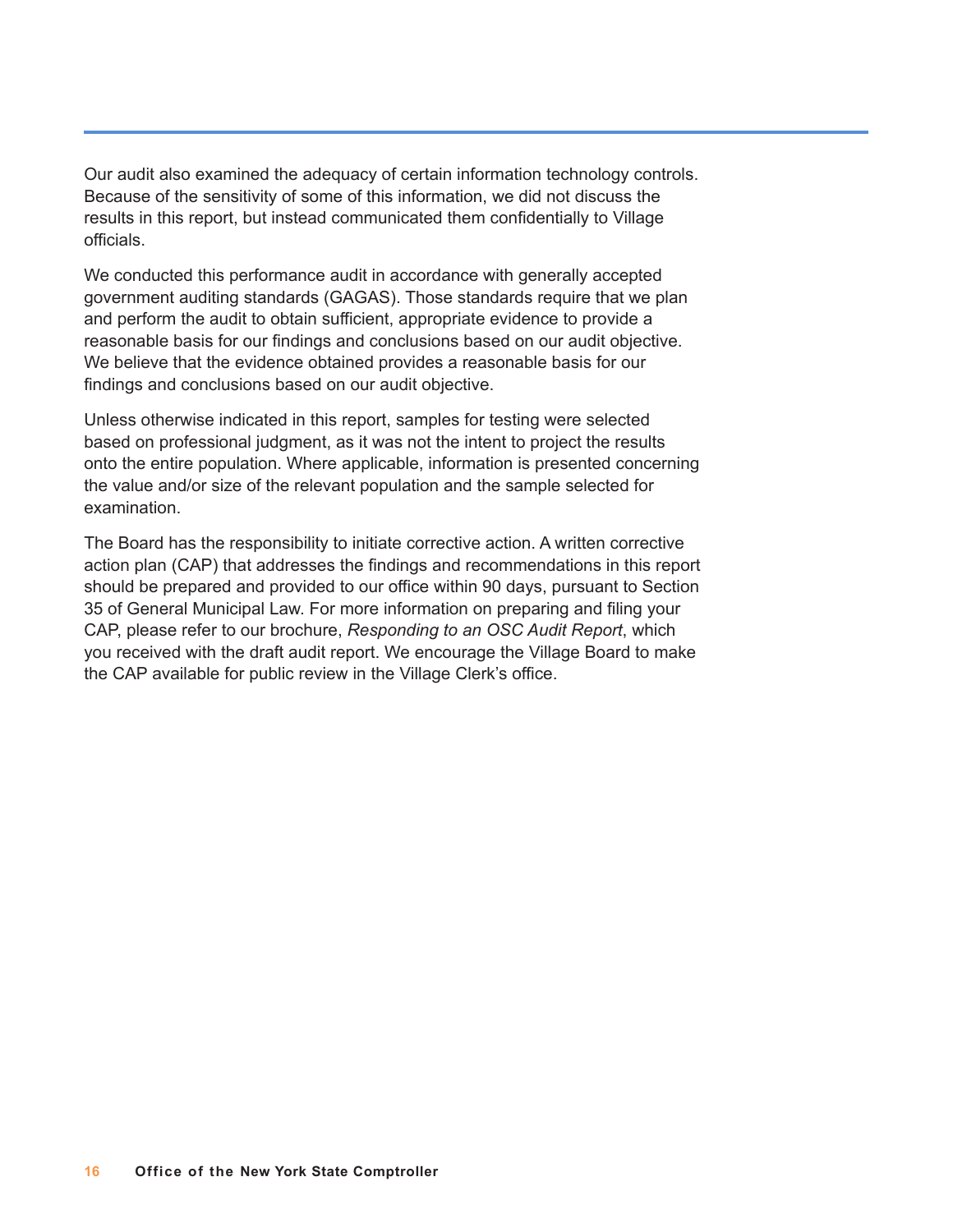## Appendix D: Resources and Services

#### **Regional Office Directory**

[www.osc.state.ny.us/files/local-government/pdf/regional-directory.pdf](http://www.osc.state.ny.us/files/local-government/pdf/regional-directory.pdf)

**Cost-Saving Ideas** – Resources, advice and assistance on cost-saving ideas [www.osc.state.ny.us/local-government/publications](http://www.osc.state.ny.us/local-government/publications)

**Fiscal Stress Monitoring** – Resources for local government officials experiencing fiscal problems [www.osc.state.ny.us/local-government/fiscal-monitoring](http://www.osc.state.ny.us/local-government/fiscal-monitoring)

**Local Government Management Guides** – Series of publications that include technical information and suggested practices for local government management [www.osc.state.ny.us/local-government/publications](http://www.osc.state.ny.us/local-government/publications)

**Planning and Budgeting Guides** – Resources for developing multiyear financial, capital, strategic and other plans [www.osc.state.ny.us/local-government/resources/planning-resources](http://www.osc.state.ny.us/local-government/resources/planning-resources)

**Protecting Sensitive Data and Other Local Government Assets** – A non-technical cybersecurity guide for local government leaders [www.osc.state.ny.us/files/local-government/publications/pdf/cyber-security-guide.pdf](http://www.osc.state.ny.us/files/local-government/publications/pdf/cyber-security-guide.pdf)

**Required Reporting** – Information and resources for reports and forms that are filed with the Office of the State Comptroller [www.osc.state.ny.us/local-government/required-reporting](http://www.osc.state.ny.us/local-government/required-reporting)

**Research Reports/Publications** – Reports on major policy issues facing local governments and State policy-makers

[www.osc.state.ny.us/local-government/publications](http://www.osc.state.ny.us/local-government/publications)

**Training** – Resources for local government officials on in-person and online training opportunities on a wide range of topics [www.osc.state.ny.us/local-government/academy](http://www.osc.state.ny.us/local-government/academy)